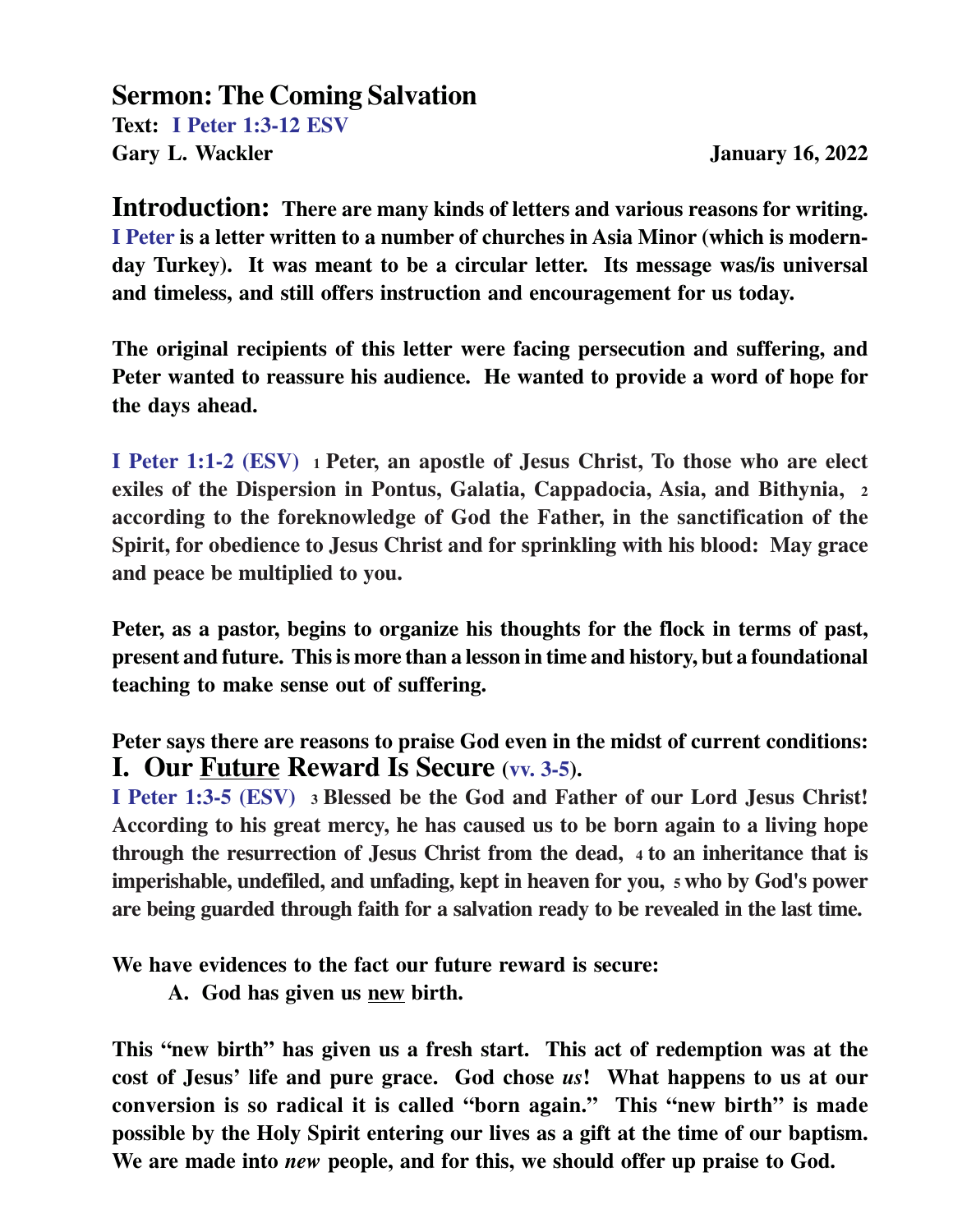**One of the experiences of this "new birth" is God has placed us, as it were, into (***eis***) a living hope. Much of the world has a viewpoint similar to Sophocles, a 5th century B.C. playwright who wrote "Not to be born at all — that is by far the best fortune; the second best is as soon as one is born with all speed to return thither whence one has come." Well, there's a cheery guy to hangout with.**

**The Old Testament writers (Isaiah and the Preacher of Ecclesiastes) promoted eating and drinking as a pleasure in life, but always with God in mind and always with the realization that a person's days are numbered.**

**But, now, through (***dia, i.e., by means of***) the resurrection of Jesus Christ we have a "living hope." By saying a "living hope," Peter is saying that growth, increased strength and vitality are anticipated. Kelly says, "Christ's resurrection is the ground or guarantee of our resurrection hope." In other words since Christ raised from the dead we now have a real and substantial hope. It is not wishful thinking like "I hope so."**

**Another part of this sureness is:**

**B. God is guarding our inheritance.**

**Not just anyone, but God is responsible for our inheritance. In the OT the idea of inheritance was connected to the Promised Land of Canaan (Deuteronomy 15:4); now, though, it is eternal life in heaven with the Heavenly Father; His Son, Jesus; and the Holy Spirit and all his angels. There is no comparison between the earthly land of Canaan and the eternal city of God - the new Jerusalem. Some day our new residence will be perfect and permanent. In contrast then, heaven "is untouched by death, unstained by evil, unimpaired by time." (Beare). You will never have to say again in heaven: "I don't have the time."**

**Our future is secure because it is heaven. In heaven nothing will ever perish, spoil or fade. So, not only does the environment protect, God's power protects us. One may ask the question: what is "The Coming Salvation?" Some might say heaven, but that is only part of the answer. One might also say that Jesus is "The Coming Salvation."**

**Colossians 3:1-4 (ESV) 1 If then you have been raised with Christ, seek the things that are above, where Christ is, seated at the right hand of God. 2 Set your minds on things that are above, not on things that are on earth. 3 For you have died, and your life is hidden with Christ in God. 4 When Christ who is your life appears, then you also will appear with him in glory.**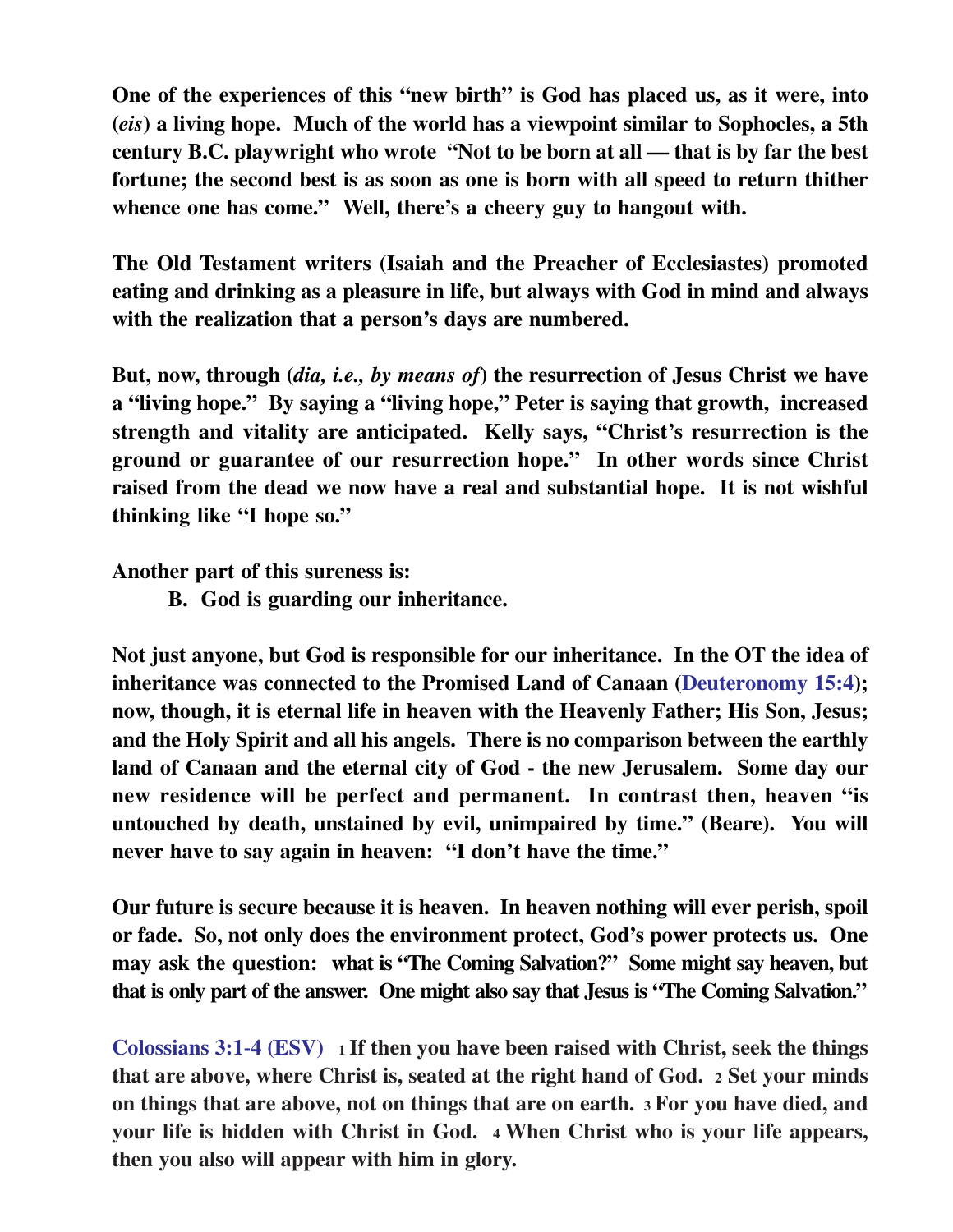**"If the idea of your future inheritance in heaven doesn't affect you as you face present problems, one of two things may be true: You may not truly be saved; or, you may be saved, but you may, to some degree, be buying into an improper form of Christianity that puts the emphasis on just the "here and now" rather than on our eternal salvation. The Western Church has ignored her purpose and the very people who are the mission field. We have come to believe that the church is about us. We play it safe because nobody wants to be labeled a fanatic or intolerant.**

**Reverend Ike used to say crassly, 'I don't want my pie in the sky when I die; I want cash in the stash here and now.' You still hear that kind of stuff today. But most of us aren't that blatant. What I do find is many are into Christianity for what it can do for them now. Heaven is a nice extra, but they want the good life now! If Christ isn't going to give it to them, and fairly soon, they shop elsewhere for a new Benefactor. The Government, Education and Social Media Platforms are quickly trying to replace the Savior, but offering nothing but a new kind of slavery and a less-than-loving master. Some come to Christ because they hear that God has a wonderful plan for their lives. What they didn't understand was God's wonderful plan often means enjoying the riches of Christ in the midst of suffering and perhaps even martyrdom now.**

**Suppose you were standing in a long line at the bank and I came running in, grabbed you by the arm, jerked you out of line, and dragged you outside. You'd probably be a bit upset. You'd say, "What do you think you're doing? You made me lose my place in line, you made me look like a fool in front of all those people, and you hurt my arm!" You wouldn't appreciate what I had done. But what if some terrorists had just come into the bank who intended to take everyone hostage and to kill hostages every few minutes if their demands were not met? If I rescued you from that awful hell, you wouldn't complain about losing your place in line or looking like a fool or your sore arm. You'd be grateful to me in spite of any inconvenience or pain, because I rescued you from a terrible death."**

## **adapted from Steven Cole**

**As Christians, I fear that we've gotten far away from this eternal perspective. We need to keep the long view of things in mind and have faith. God always has our best interest in mind. Knowing our future reward is secure should help to bring peace into our sometimes troubled and worried daily lives. We know through faith:**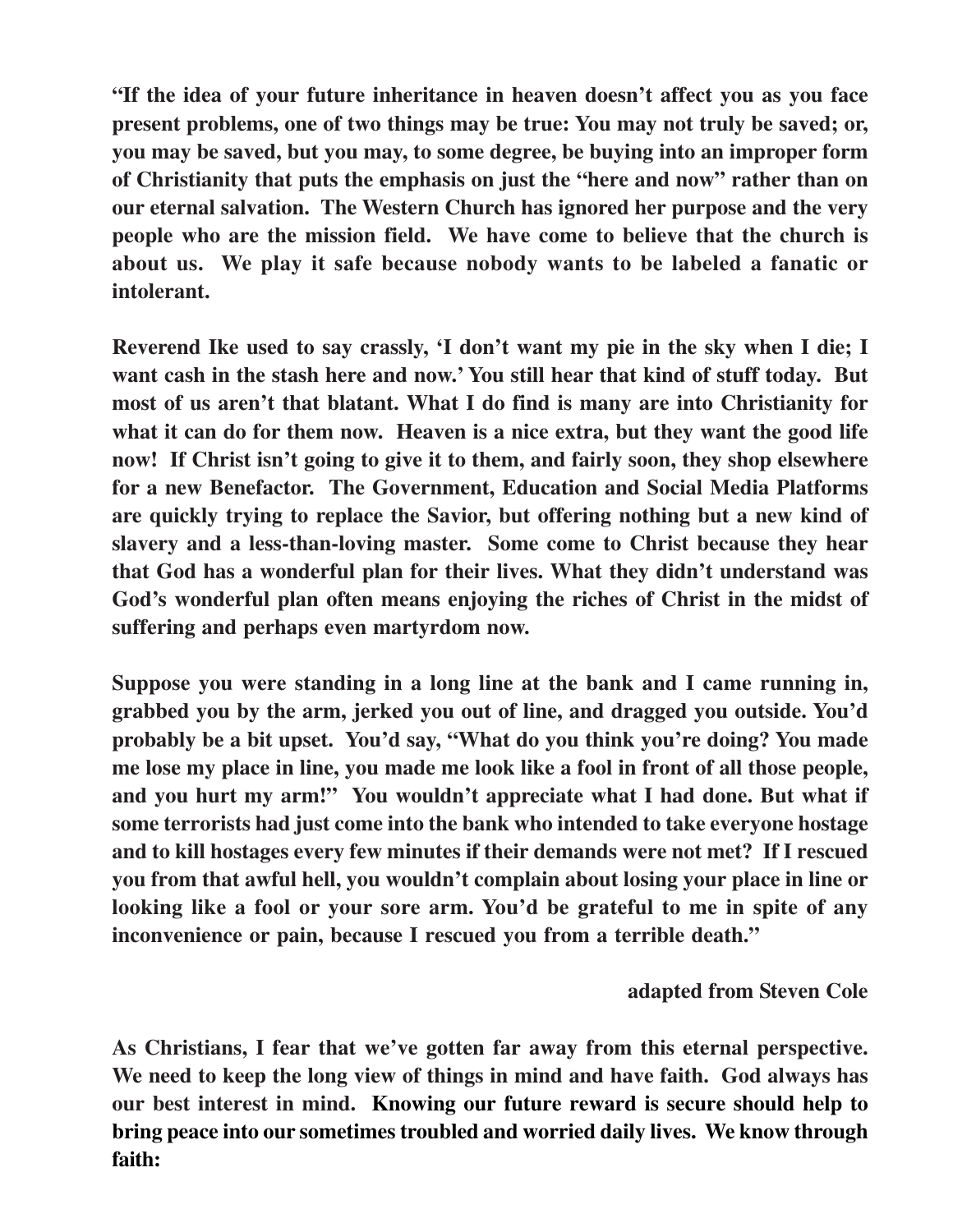## **II. Our Present Reward Is Secure (vv. 6-9).**

**I Peter 1:6-9 (ESV) 6 In this you rejoice, though now for a little while, if necessary, you have been grieved by various trials, 7 so that the tested genuineness of your faith—more precious than gold that perishes though it is tested by fire—may be found to result in praise and glory and honor at the revelation of Jesus Christ. <sup>8</sup> Though you have not seen him, you love him. Though you do not now see him, you believe in him and rejoice with joy that is inexpressible and filled with glory, <sup>9</sup> obtaining the outcome of your faith, the salvation of your souls.**

**Our present reward is secure, and it is good to know that our present trials are only temporary. The text says: "for a little while."**

**A. Grief will not last forever.**

**The troubles and griefs of this world are wiped away just like the tears from our eyes that God removes. Peter is no "pie in the sky" preacher. He understands full well what life may hold for us. Life is not always a bed of roses - and even roses have hurtful thorns. He never promises, nor does our Lord, there will be no storms or difficulties in our lives. Our loved ones will die, jobs will be lost, marriages may dissolve, children may disappoint, we may fail, but there is One who will never fail us. Peter understands quite well life's circumstances can create grief.**

**But rather than becoming a pessimist like one who is always bemoaning his fate, Peter says that:**

**B. Present trials may even be helpful.**

**Our text clearly points out trials can prove faith to be genuine. The Scripture says that we who follow Jesus are rich. Our faith is worth more than gold. But even gold just like faith must go through refining. These trials of faith, that Peter says will most certainly come, do not create faith, but show it for what it is: either counterfeit or genuine. (Illus. of tempered steel/oil bath/screeching sound/7-8 times stronger).**

**In our culture there are a lot of commodities for sale. Some people who run after the false gods of this world sell out and way too cheaply like Esau who sold his birthright for a meal. There are some things that are still priceless: character, reputation, and Peter says faith is worth more than fine gold.**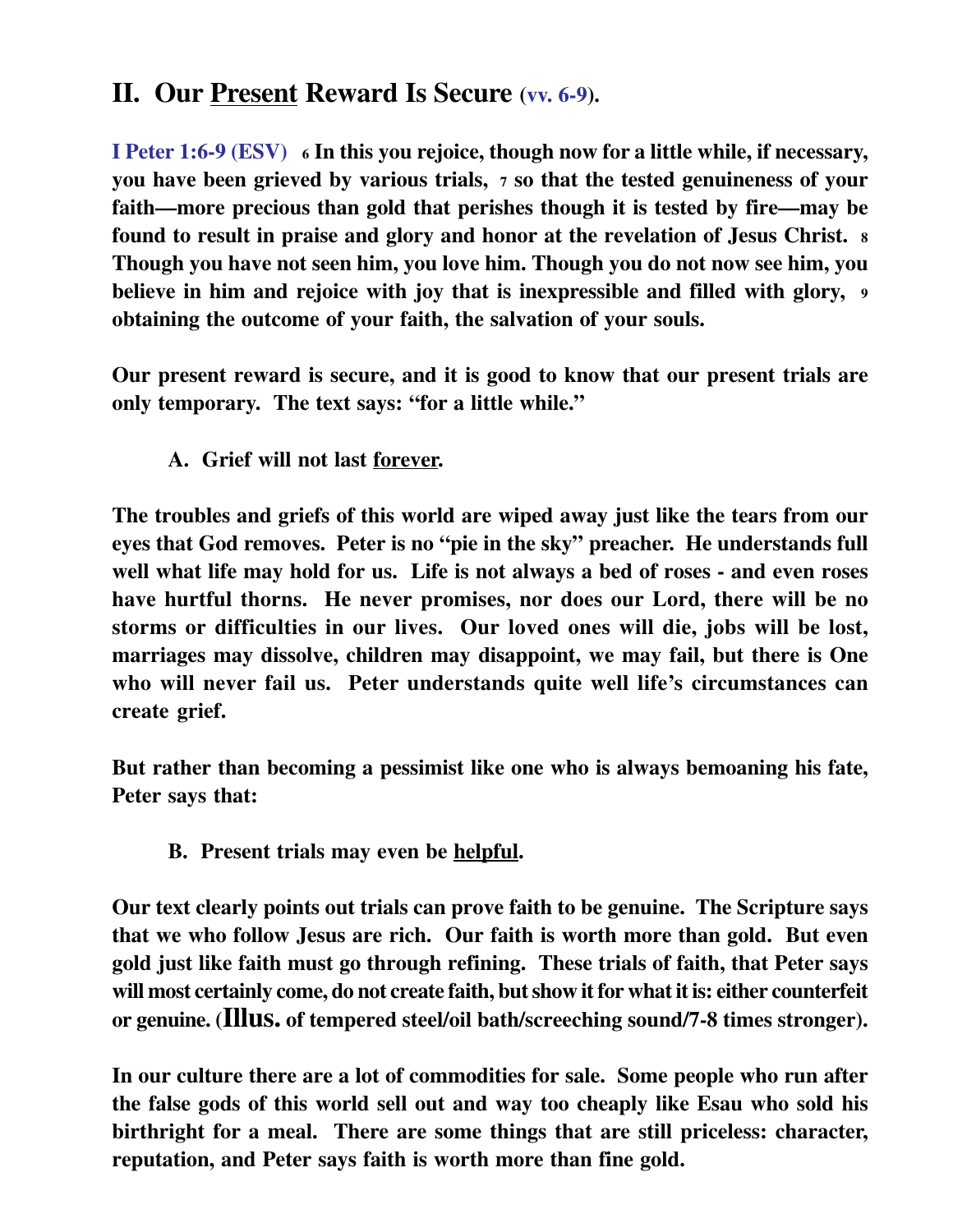**Beside the value of our faith for us, it also produces praise, glory and honor for God. It should always be our goal in life to make God look good. I sometimes fail, but everyday I ask God to help me be a good man, a good husband, and a good witness for his glory.**

**You remember Thomas after the resurrection and how he doubted Jesus was alive. Jesus appeared in a house that had locked doors. John 20:29 (ESV) <sup>29</sup> Jesus said to him, "Have you believed because you have seen me? Blessed are those who have not seen and yet have believed."**

**Here in our text, Peter is praising those in the Asia-Minor churches for still having faith without having physically seen Jesus. Yet, faith's goal which is salvation can be realized now. The Holy Spirit indwells all believers now as a down-payment of the soon, and sudden-coming reality of God's presence face-to-face in heaven. And that will produce inexpressible joy! This joy "exceeds the power of speech and thought." (Beare).**

## **III. The Past Provided a Foundation (vv. 10-12).**

**I Peter 1:10-12 (ESV) 10 Concerning this salvation, the prophets who prophesied about the grace that was to be yours searched and inquired carefully, 11 inquiring what person or time the Spirit of Christ in them was indicating when he predicted the sufferings of Christ and the subsequent glories. 12 It was revealed to them that they were serving not themselves but you, in the things that have now been announced to you through those who preached the good news to you by the Holy Spirit sent from heaven, things into which angels long to look.**

**"Here we have the great truth that inspiration depends on two things - the searching mind of man, and the revealing Spirit of God" (Barclay).**

**A. The prophets helped us find salvation.**

**They intensely listened for God, diligently searched for God, and God found them and used them to prepare people (Jew and Gentile) for the coming of Jesus. The Apostle Peter, as he preaches the Pentecost sermon that initiates the Church, quotes Joel and the Psalms written by David and inspired by God. The response was that thousands of people came to faith that day. A foundation was laid by:**

**B. Those who have preached by the Holy Spirit**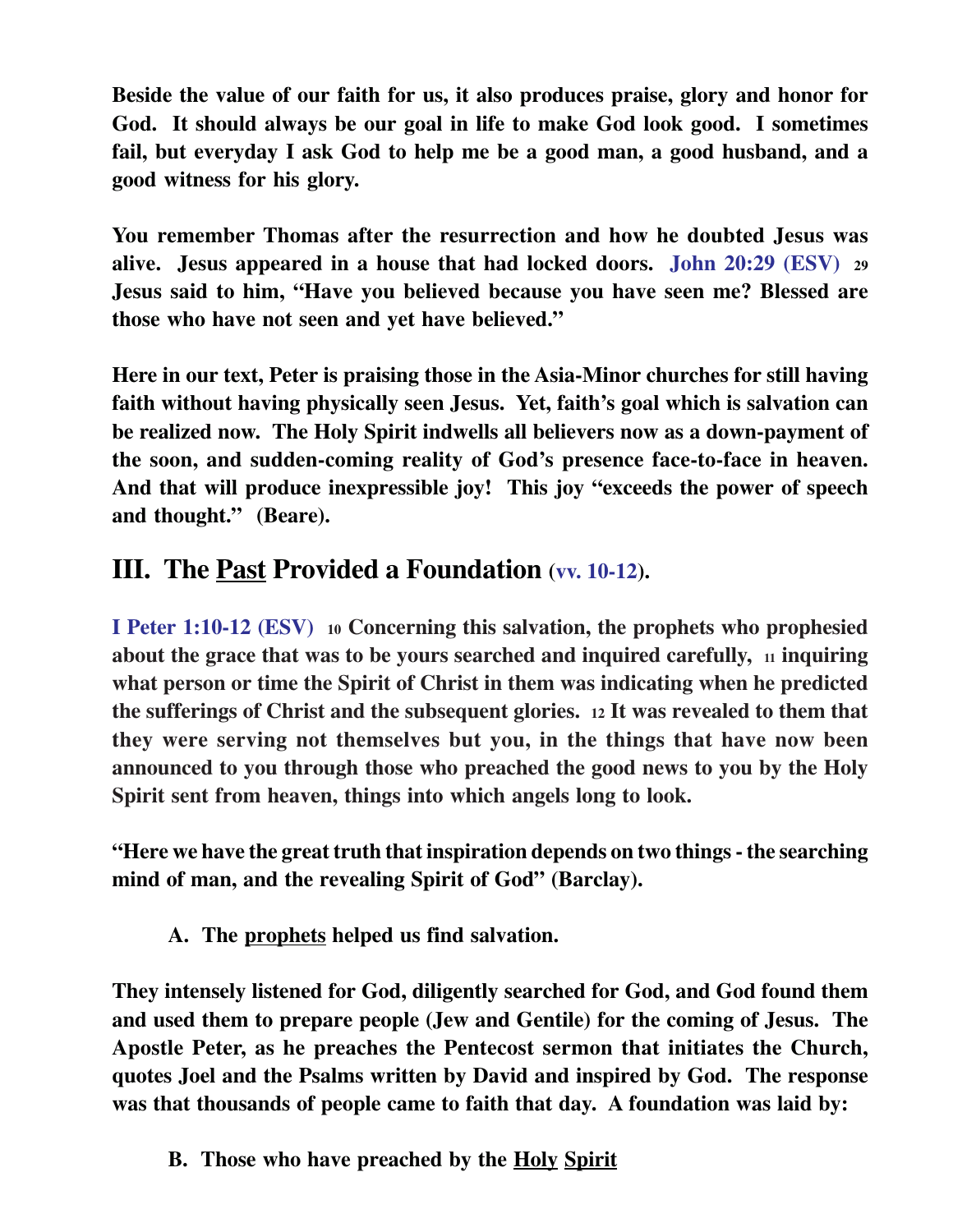**They help(ed) provide opportunity for hearers to accept God's wonderful gift of Himself. The Holy Spirit is active in the conversion of anyone who is seeking God. And the Holy Spirit remains in the person who has come to faith to remind them of their new life in God through Jesus Christ.**

**There are many examples of how the Holy Spirit works with the preacher, through the words of the prophets, and in the life of the prospect. There is the account of Peter and Cornelius:**

**Acts 10:39-48 (ESV) <sup>39</sup> And we are witnesses of all that he did both in the country of the Jews and in Jerusalem. They put him to death by hanging him on a tree, <sup>40</sup> but God raised him on the third day and made him to appear, 41 not to all the people but to us who had been chosen by God as witnesses, who ate and drank with him after he rose from the dead. <sup>42</sup> And he commanded us to preach to the people and to testify that he is the one appointed by God to be judge of the living and the dead. 43 To him all the prophets bear witness that everyone who believes in him receives forgiveness of sins through his name." 44 While Peter was still saying these things, the Holy Spirit fell on all who heard the word. <sup>45</sup> And the believers from among the circumcised who had come with Peter were amazed, because the gift of the Holy Spirit was poured out even on the Gentiles. 46 For they were hearing them speaking in tongues and extolling God. Then Peter declared, <sup>47</sup> "Can anyone withhold water for baptizing these people, who have received the Holy Spirit just as we have?" <sup>48</sup> And he commanded them to be baptized in the name of Jesus Christ. Then they asked him to remain for some days. (also Philip with the Ethiopian official in Acts 8:26-39)**

**There has been a deafness to the Word even after the resurrection. Everyone has his/her own idea of who God is, and what He is offering. You might remember Jesus tried to clear it up for those men on the road to Emmaus. Luke 24:25-27 (ESV) 25 And he said to them, "O foolish ones, and slow of heart to believe all that the prophets have spoken! 26 Was it not necessary that the Christ should suffer these things and enter into his glory?" <sup>27</sup> And beginning with Moses and all the Prophets, he interpreted to them in all the Scriptures the things concerning himself.**

**You want to know Jesus? You must know the Word. You want to know what Jesus wants from you? You must know the Word. You want to be a part of** *The Coming Salvation***? You must know the Word. So God has always been working, wanting everyone to be saved. And salvation can be found in no other person than Jesus Christ.**